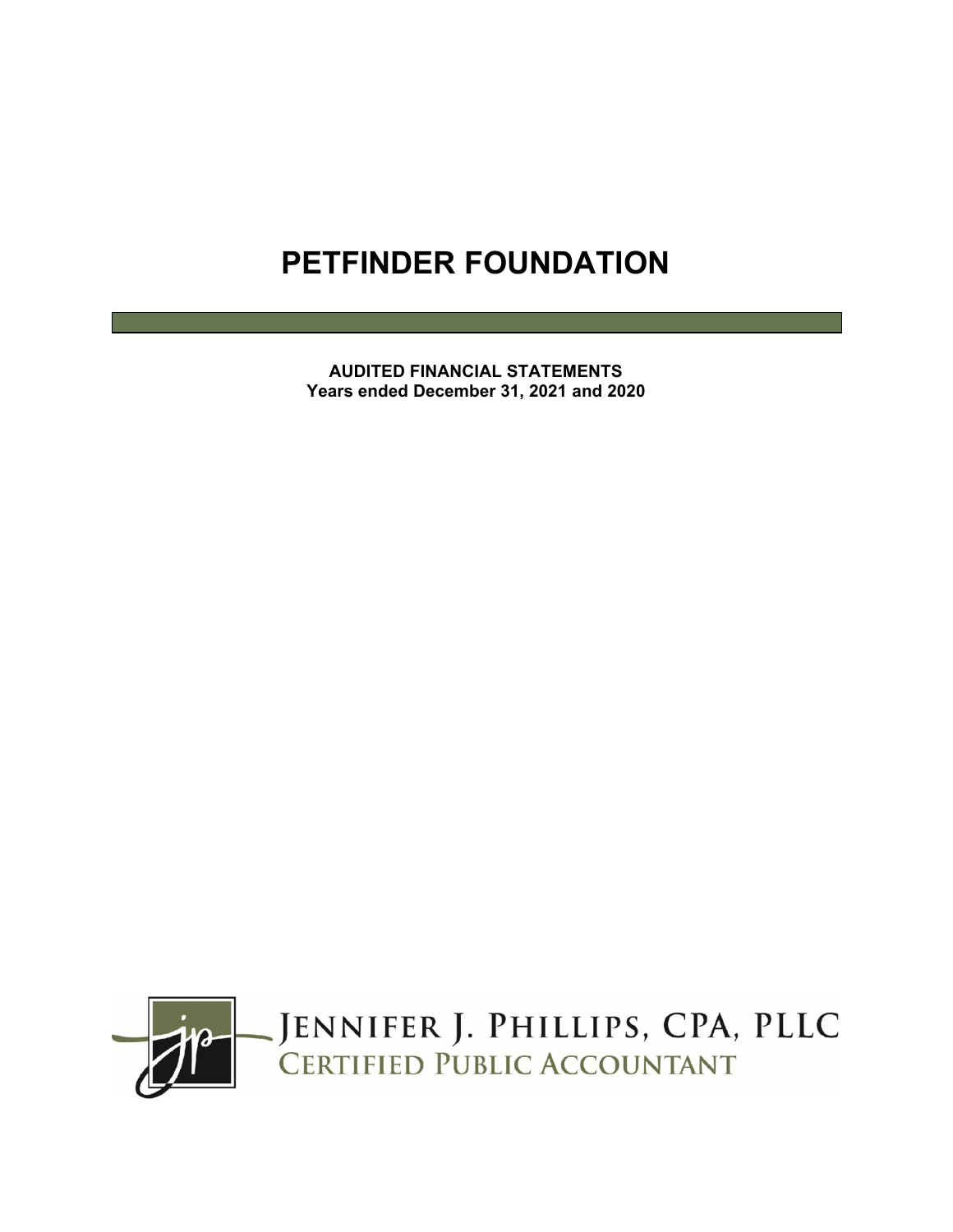AUDITED FINANCIAL STATEMENTS Years ended December 31, 2021 and 2020

## **TABLE OF CONTENTS**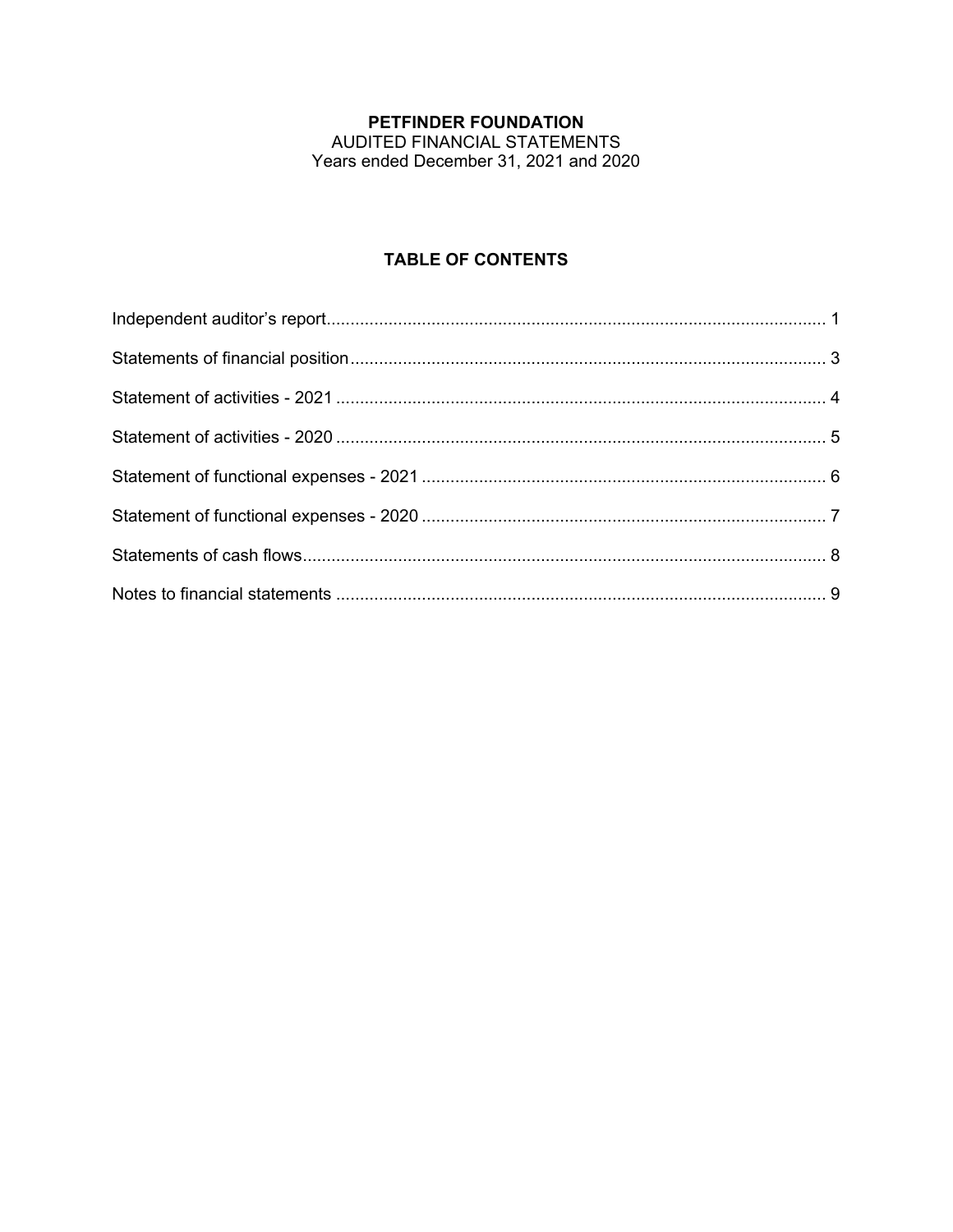

#### **INDEPENDENT AUDITOR'S REPORT**

Board of Directors Petfinder Foundation Tucson, Arizona

#### **Opinion**

I have audited the accompanying financial statements of Petfinder Foundation (an Arizona nonprofit organization), which comprise the statements of financial position as of December 31, 2021 and 2020, and the related statements of activities, functional expenses and cash flows for the year s then ended, and the related notes to the financial statements.

In my opinion, the financial statements referred to above present fairly, in all material respects, the financial position of Petfinder Foundation as of December 31, 2021 and 2020, and the changes in its net assets and its cash flows for the years then ended in accordance with accounting principles generally accepted in the United States of America.

#### **Basis for opinion**

I conducted my audits in accordance with auditing standards generally accepted in the United States of America. My responsibilities under those standards are further described in the Auditor's Responsibilities for the Audit of the Financial Statements section of my report. I am required to be independent of Petfinder Foundation and to meet my other ethical responsibilities in accordance with the relevant ethical requirements relating to my audits. I believe that the audit evidence I have obtained is sufficient and appropriate to provide a basis for my audit opinion.

#### **Responsibilities of management for the financial statements**

Management is responsible for the preparation and fair presentation of the financial statements in accordance with accounting principles generally accepted in the United States of America, and for the design, implementation, and maintenance of internal control relevant to the preparation and fair presentation of financial statements that are free from material misstatement, whether due to fraud or error.

In preparing the financial statements, management is required to evaluate whether there are conditions or events, considered in the aggregate, that raise substantial doubt about Petfinder Foundation's ability to continue as a going concern within one year after the date that the financial statements are available to be issued.

#### **Auditor's responsibilities for the audit of the financial statements**

My objectives are to obtain reasonable assurance about whether the financial statements as a whole are free from material misstatement, whether due to fraud or error, and to issue an auditor's report that includes my opinion. Reasonable assurance is a high level of assurance but is not absolute assurance and therefore is not a guarantee that an audit conducted in accordance with generally accepted auditing standards will always detect a material misstatement when it exists. The risk of not d etecting a material misstatement resulting from fraud is higher than for one resulting from error, as fraud may involve collusion, forgery, intentional omissions, misrepresentations, or the override of internal control. Misstatements, including omissions, are considered material if there is a substantial likelihood that, individually or in the aggregate, they would influence the judgment made by a reasonable user based on the financial statements.

• 520.247.7087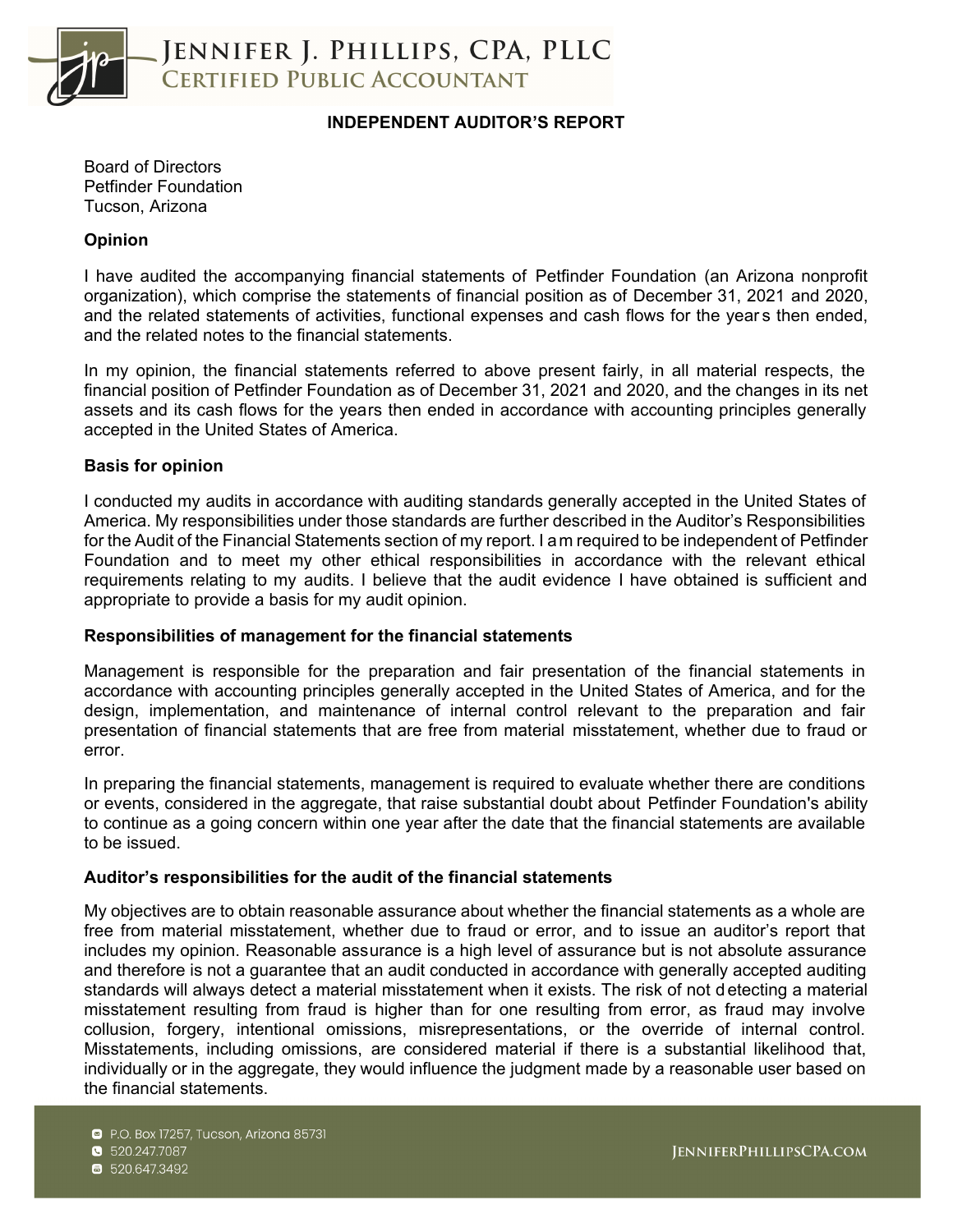Board of Directors Petfinder Foundation Page 2

In performing an audit in accordance with generally accepted auditing standards, I:

- Exercise professional judgment and maintain professional skepticism throughout the audits.
- Identify and assess the risks of material misstatement of the financial statements, whether due to fraud or error, and design and perform audit procedures responsive to those risks. Such procedures include examining, on a test basis, evidence regarding the amounts and disclosures in the financial statements.
- Obtain an understanding of internal control relevant to the audits in order to design audit procedures that are appropriate in the circumstances, but not for the purpose of expressing an opinion on the effectiveness of Petfinder Foundation's internal control. Accordingly, no such opinion is expressed.
- Evaluate the appropriateness of accounting policies used and the reasonableness of significant accounting estimates made by management, as well as evaluate the overall presentation of the financial statements.
- Conclude whether, in my judgment, there are conditions or events, considered in the aggregate, that raise substantial doubt about Petfinder Foundation's ability to continue as a going concern for a reasonable period of time.

I am required to communicate with those charged with governance regarding, among other matters, the planned scope and timing of the audits, significant audit findings, and certain internal control related

matters that I identified during the audits.<br>demonder of Phillips, CPA, PLLC

JENNIFER J. PHILLIPS, CPA, PLLC Tucson, Arizona

March 2, 2022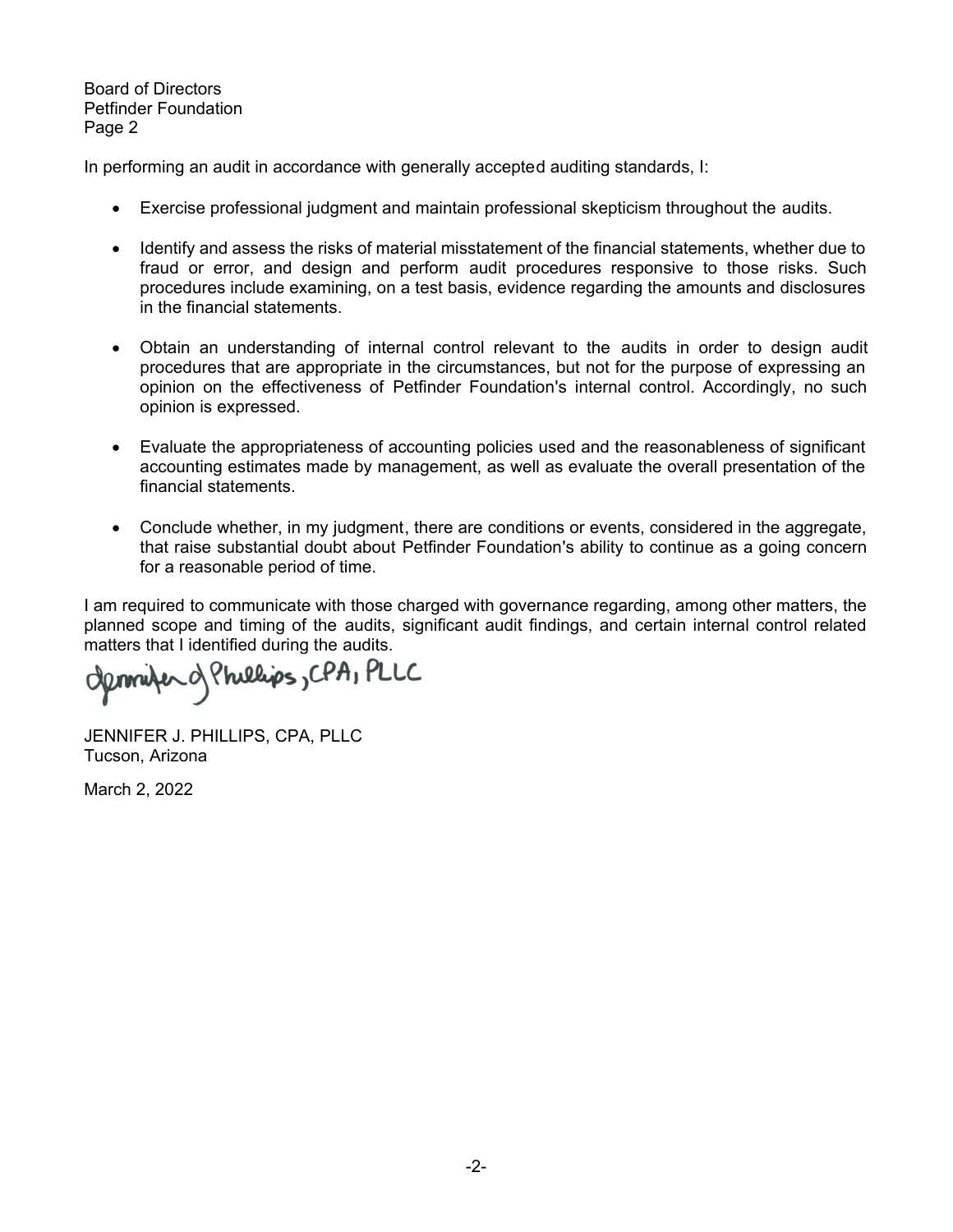## STATEMENTS OF FINANCIAL POSITION

December 31, 2021 and 2020

|                                                                                                                                                                                                                                                                          | 2021                                                                  | 2020                                                    |
|--------------------------------------------------------------------------------------------------------------------------------------------------------------------------------------------------------------------------------------------------------------------------|-----------------------------------------------------------------------|---------------------------------------------------------|
| <b>ASSETS</b>                                                                                                                                                                                                                                                            |                                                                       |                                                         |
| Cash and cash equivalents<br>Operating investments - Note 7<br>Unconditional promises to give receivable - Note 5<br>Conditional grants made - Note 4<br>Prepaid expenses<br>Computer equipment, net of accumulated<br>depreciation of \$1,520 and \$1,520, respectively | \$1,834,321<br>1,310,493<br>80,879<br>335,000<br>1,874<br>\$3,562,567 | \$2,143,080<br>707,363<br>2,350<br>9,241<br>\$2,862,034 |
|                                                                                                                                                                                                                                                                          |                                                                       |                                                         |
| <b>LIABILITIES AND NET ASSETS</b>                                                                                                                                                                                                                                        |                                                                       |                                                         |
| Liabilities:<br>Accounts payable and accrued expenses<br>Refundable advances - Note 4                                                                                                                                                                                    | \$<br>2,489<br>435,000<br>437,489                                     | \$<br>1,166<br>1,166                                    |
| Net assets:                                                                                                                                                                                                                                                              |                                                                       |                                                         |
| Without donor restrictions:<br>Available for operations<br>Board designated reserves - Note 3                                                                                                                                                                            | 2,151,960<br>673,816<br>$\overline{2,825,776}$                        | 1,930,463<br>711,841<br>2,642,304                       |
| With donor restrictions:                                                                                                                                                                                                                                                 |                                                                       |                                                         |
| Purpose restrictions - Note 6<br>Time restrictions - Note 6                                                                                                                                                                                                              | 218,423<br>80,879<br>299,302<br>3,125,078                             | 216,214<br>2,350<br>218,564<br>2,860,868                |
|                                                                                                                                                                                                                                                                          | \$3,562,567                                                           | 2,862,034<br>\$                                         |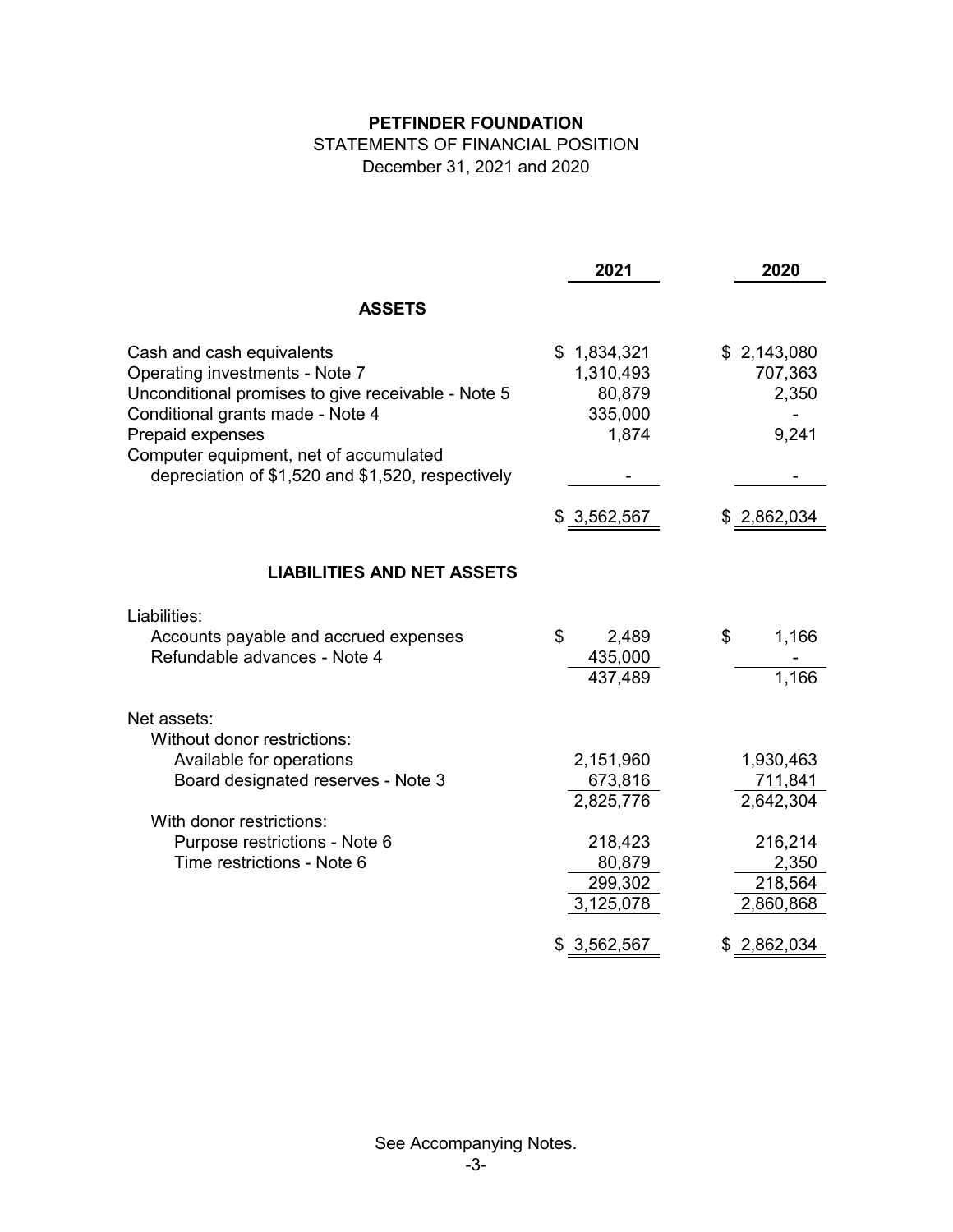STATEMENT OF ACTIVITIES Year ended December 31, 2021

|                                   | <b>Without donor</b><br>restrictions | <b>With donor</b><br>restrictions | <b>Total</b>    |
|-----------------------------------|--------------------------------------|-----------------------------------|-----------------|
| Public support and revenues:      |                                      |                                   |                 |
| Contributions and bequests        | \$<br>870,767                        | \$<br>587,574                     | \$1,458,341     |
| Donated materials - Note 8        | 37,901                               |                                   | 37,901          |
| Net investment return             | 107,635                              |                                   | 107,635         |
|                                   | 1,016,303                            | 587,574                           | 1,603,877       |
| Releases from restrictions        | 506,836                              | (506, 836)                        |                 |
| Total public support and revenues | 1,523,139                            | 80,738                            | 1,603,877       |
| Expenses:                         |                                      |                                   |                 |
| Program services                  | 1,226,277                            |                                   | 1,226,277       |
| Management and general            | 25,964                               |                                   | 25,964          |
| Fundraising                       | 87,426                               |                                   | 87,426          |
| Total expenses                    | 1,339,667                            |                                   | 1,339,667       |
| Change in net assets              | 183,472                              | 80,738                            | 264,210         |
| Net assets, beginning of year     | 2,642,304                            | 218,564                           | 2,860,868       |
| Net assets, end of year           | 2,825,776<br>S                       | \$<br>299,302                     | 3,125,078<br>S. |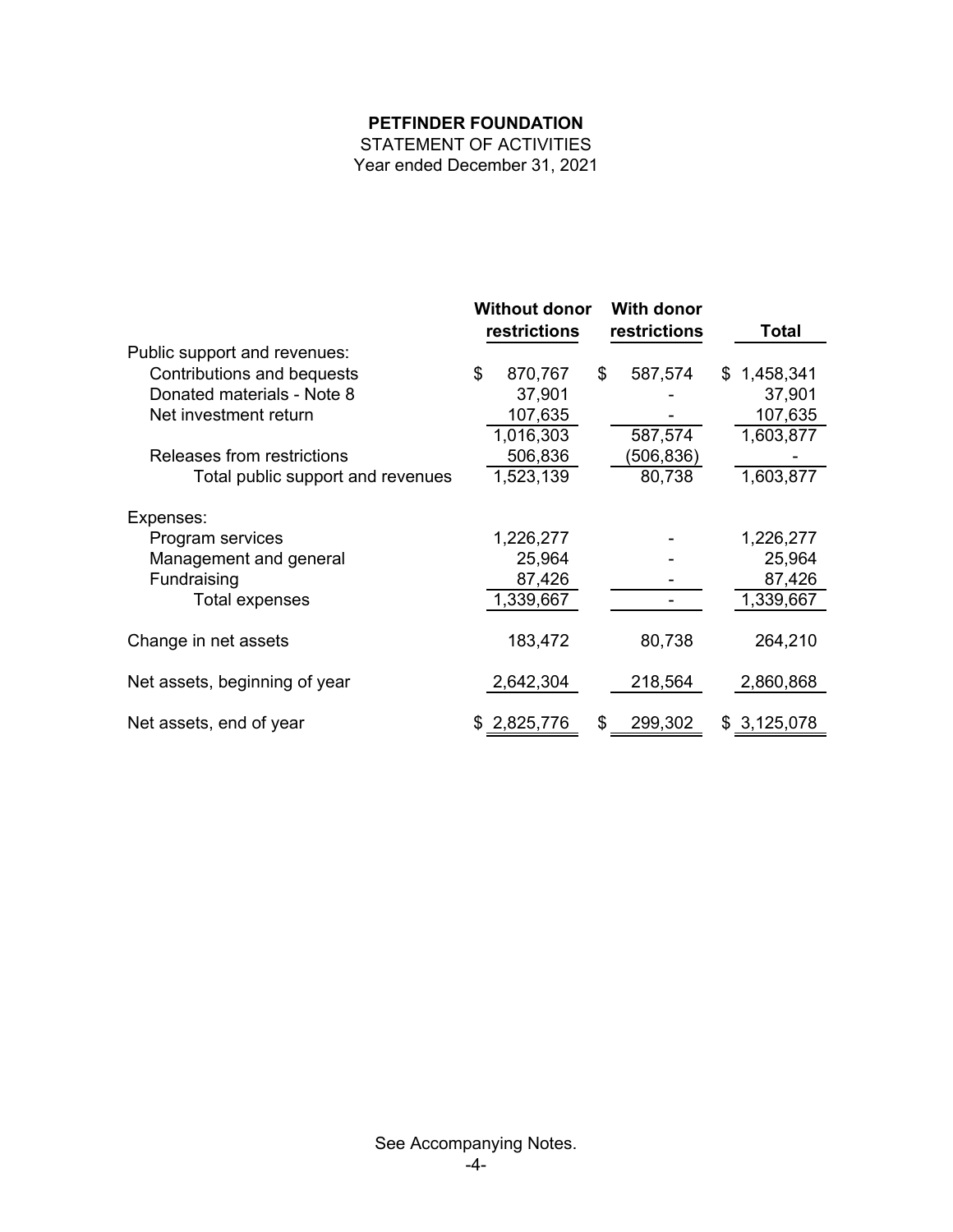STATEMENT OF ACTIVITIES Year ended December 31, 2020

|                                   | <b>Without donor</b><br>restrictions | <b>With donor</b><br>restrictions | Total           |
|-----------------------------------|--------------------------------------|-----------------------------------|-----------------|
| Public support and revenues:      |                                      |                                   |                 |
| Contributions and bequests        | 1,115,304<br>\$                      | 411,886<br>\$                     | \$1,527,190     |
| Donated materials - Note 8        | 50,127                               |                                   | 50,127          |
| Net investment return             | 60,673                               |                                   | 60,673          |
|                                   | 1,226,104                            | 411,886                           | 1,637,990       |
| Releases from restrictions        | 249,081                              | (249,081)                         |                 |
| Total public support and revenues | 1,475,185                            | 162,805                           | 1,637,990       |
| Expenses:                         |                                      |                                   |                 |
| Program services                  | 1,107,899                            |                                   | 1,107,899       |
| Management and general            | 25,290                               |                                   | 25,290          |
| Fundraising                       | 88,728                               |                                   | 88,728          |
| Total expenses                    | 1,221,917                            |                                   | 1,221,917       |
| Change in net assets              | 253,268                              | 162,805                           | 416,073         |
| Net assets, beginning of year     | 2,389,036                            | 55,759                            | 2,444,795       |
| Net assets, end of year           | 2,642,304<br>S                       | \$<br>218,564                     | 2,860,868<br>\$ |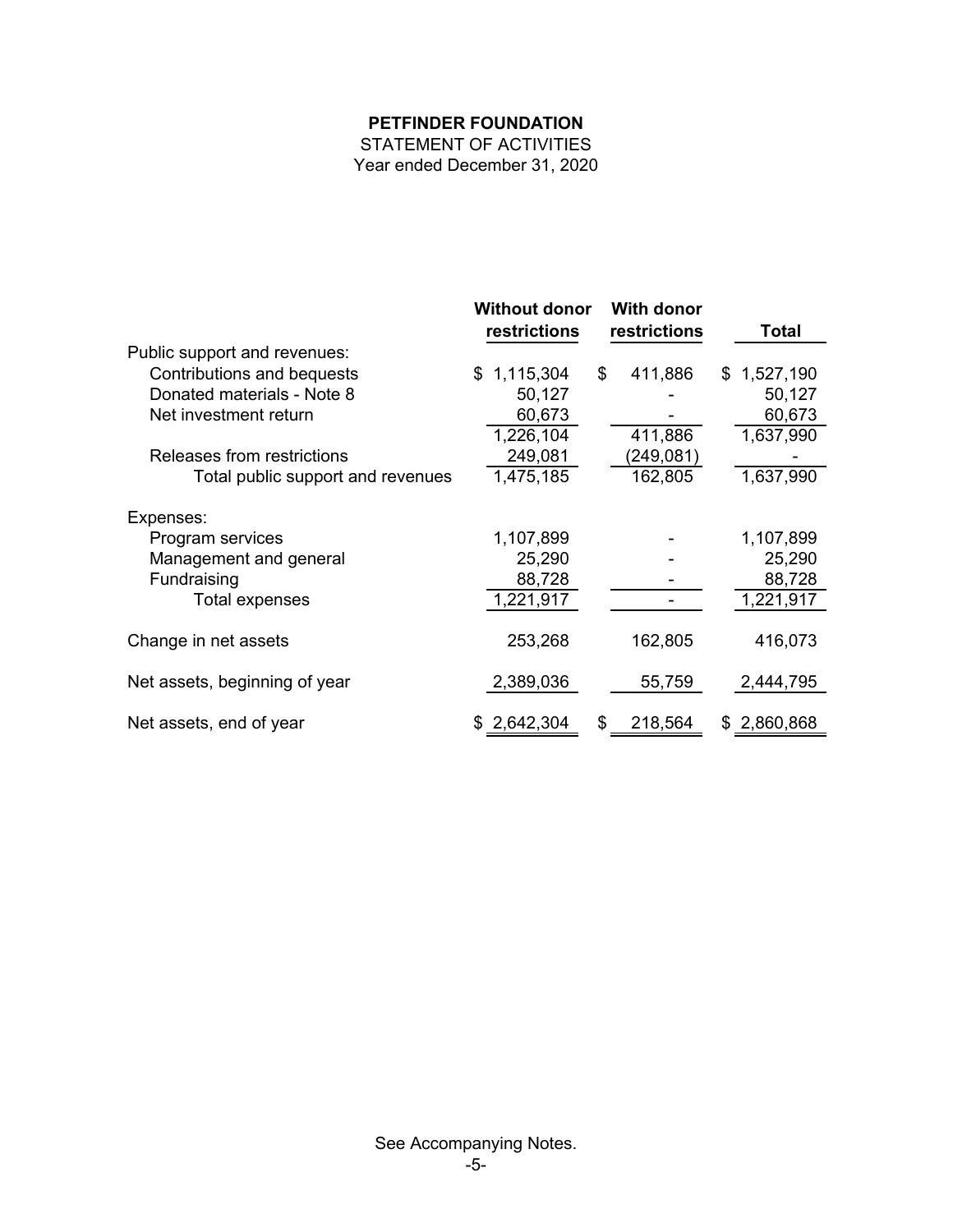## **PETFINDER FOUNDATION** STATEMENT OF FUNCTIONAL EXPENSES Year ended December 31, 2021

|                    |                     | <b>Program services</b> |                |                 | <b>Management</b> |                    |              |
|--------------------|---------------------|-------------------------|----------------|-----------------|-------------------|--------------------|--------------|
|                    | Quality             | <b>Disaster</b>         | <b>Sponsor</b> |                 | and               |                    |              |
|                    | of life             | relief                  | a pet          | Total           | general           | <b>Fundraising</b> | <b>Total</b> |
| Salaries/wages     | 122,051<br>\$<br>\$ | 4,746<br>\$             | 8,815          | 135,612<br>\$   | 17,693<br>\$      | 68,425<br>S        | 221,730      |
| Payroll taxes      | 9,477               | 211                     | 842            | 10,530          | 1,381             | 5,351              | 17,262       |
|                    | 131,528             | 4,957                   | 9,657          | 146,142         | 19,074            | 73,776             | 238,992      |
| <b>Bank fees</b>   | 24,612              |                         |                | 24,612          | 1,758             | 8,790              | 35,160       |
| Depreciation       |                     |                         |                |                 |                   |                    |              |
| Dues/registrations | 10,691              |                         |                | 10,691          | 972               | 486                | 12,149       |
| Grants/allocations | 699,522             | 15,640                  | 229,500        | 944,662         |                   |                    | 944,662      |
| Insurance          | 782                 |                         |                | 782             | 1,695             | 130                | 2,607        |
| Other expenses     | 4,186               |                         |                | 4,186           | 299               | 1,495              | 5,980        |
| Postage/printing   | 3,453               |                         |                | 3,453           | 73                | 109                | 3,635        |
| Professional fees  | 32,524              |                         |                | 32,524          | 1,806             | 1,807              | 36,137       |
| Telephone          | 5,171               |                         |                | 5,171           | 287               | 287                | 5,745        |
| Travel/meetings    | 42                  |                         |                | 42              |                   |                    | 42           |
| Website            | 26,733              |                         | 27,279         | 54,012          |                   | 546                | 54,558       |
|                    | 939,244<br>\$<br>S  | 20,597<br>\$            | 266,436        | 1,226,277<br>\$ | 25,964            | 87,426<br>\$       | 1,339,667    |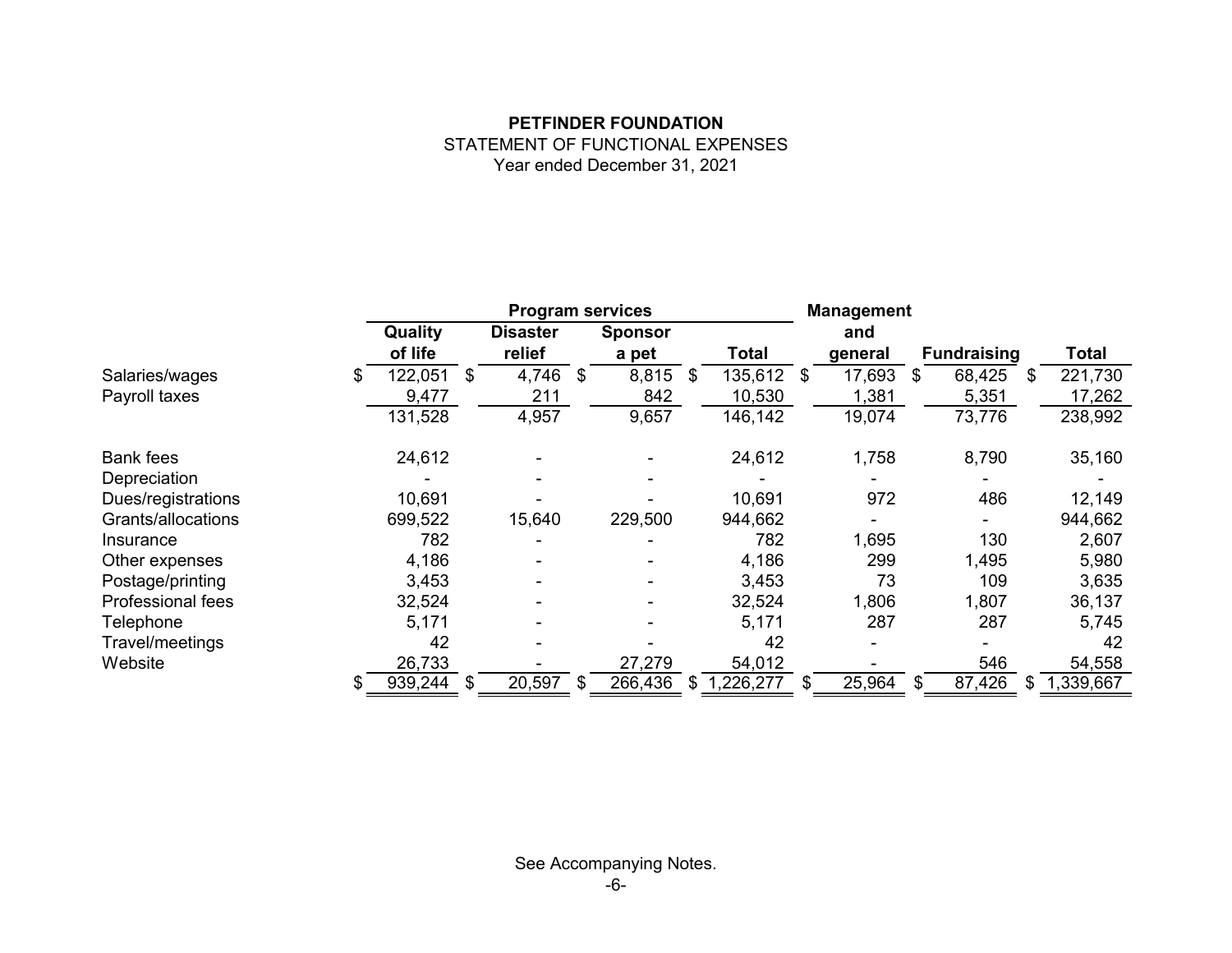## **PETFINDER FOUNDATION** STATEMENT OF FUNCTIONAL EXPENSES Year ended December 31, 2020

|                          |                     | <b>Program services</b> |                |                 | <b>Management</b> |         |   |                    |     |              |
|--------------------------|---------------------|-------------------------|----------------|-----------------|-------------------|---------|---|--------------------|-----|--------------|
|                          | Quality             | <b>Disaster</b>         | <b>Sponsor</b> |                 |                   | and     |   |                    |     |              |
|                          | of life             | relief                  | a pet          | Total           |                   | general |   | <b>Fundraising</b> |     | <b>Total</b> |
| Salaries/wages           | 121,770 \$<br>\$    | 4,735<br>\$             | 8,794          | \$<br>135,299   | \$                | 17,201  | S | 69,500             | S.  | 222,000      |
| Payroll taxes            | 9,484               | 211                     | 843            | 10,538          |                   | 1,382   |   | 5,355              |     | 17,275       |
|                          | 131,254             | 4,946                   | 9,637          | 145,837         |                   | 18,583  |   | 74,855             |     | 239,275      |
| <b>Bank fees</b>         | 25,699              |                         |                | 25,699          |                   | 1,836   |   | 9,178              |     | 36,713       |
| Depreciation             | 66                  |                         |                | 66              |                   | 58      |   | 22                 |     | 146          |
| Dues/registrations       | 10,915              |                         |                | 10,915          |                   | 992     |   | 496                |     | 12,403       |
| Grants/allocations       | 595,237             | 15,640                  | 229,500        | 840,377         |                   |         |   |                    |     | 840,377      |
| Insurance                | 774                 |                         |                | 774             |                   | 1,676   |   | 129                |     | 2,579        |
| Other expenses           | 4,336               |                         |                | 4,336           |                   | 310     |   | 1,549              |     | 6,195        |
| Postage/printing         | 2,544               |                         |                | 2,544           |                   | 54      |   | 80                 |     | 2,678        |
| <b>Professional fees</b> | 26,913              |                         |                | 26,913          |                   | 1,495   |   | 1,495              |     | 29,903       |
| Telephone                | 5,135               |                         |                | 5,135           |                   | 286     |   | 285                |     | 5,706        |
| Travel/meetings          | 523                 |                         |                | 523             |                   |         |   |                    |     | 523          |
| Website                  | 2,550               |                         | 42,230         | 44,780          |                   |         |   | 639                |     | 45,419       |
|                          | 805,946<br>\$<br>\$ | 20,586<br>\$            | 281,367        | \$<br>1,107,899 |                   | 25,290  | S | 88,728             | \$. | 1,221,917    |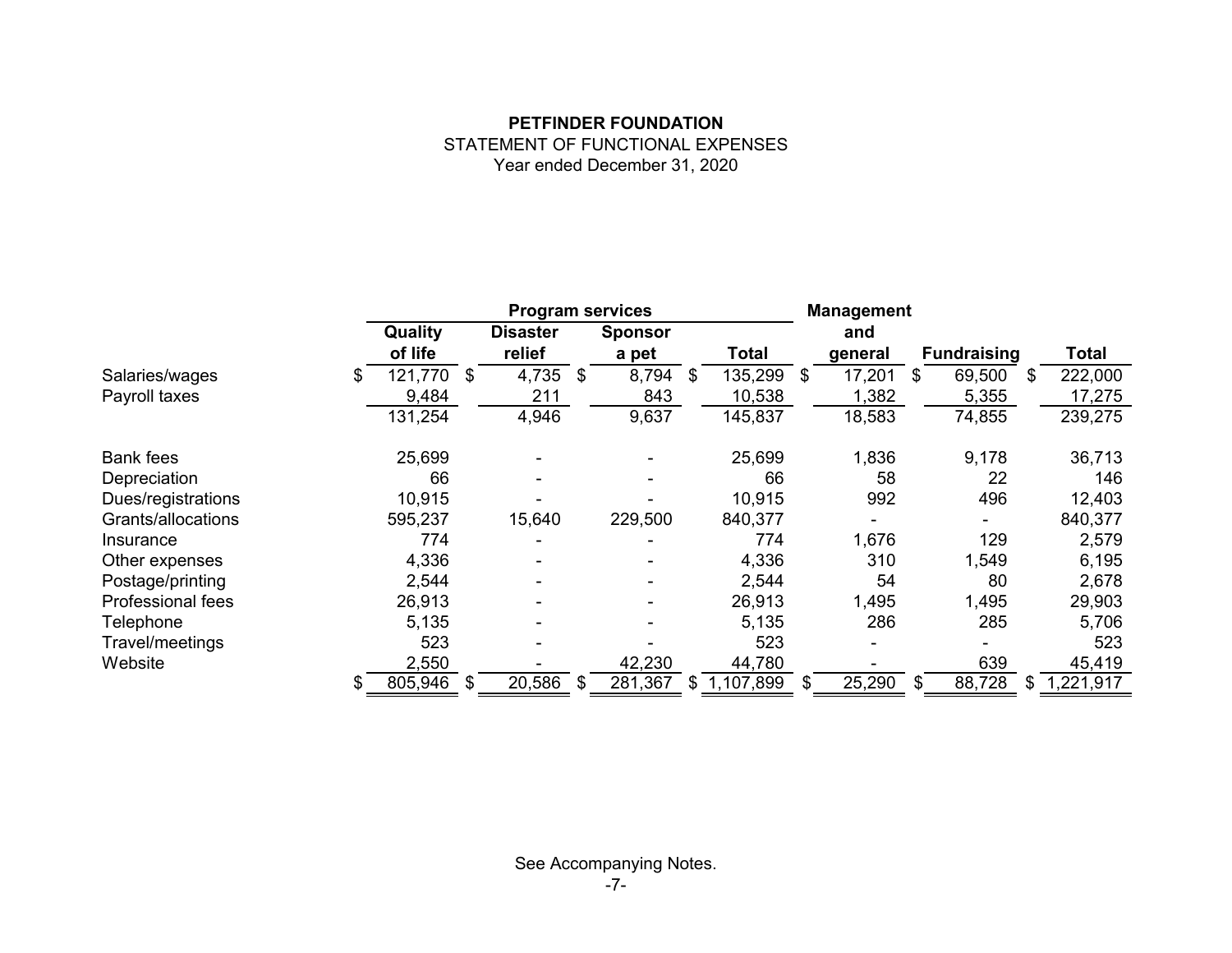## STATEMENTS OF CASH FLOWS

Years ended December 31, 2021 and 2020

|                                                  | 2021          | 2020          |
|--------------------------------------------------|---------------|---------------|
| Cash flows from operating activities:            |               |               |
| Change in net assets                             | \$<br>264,210 | \$<br>416,073 |
| Adjustments to reconcile change in net assets to |               |               |
| net cash from operating activities:              |               |               |
| Realized and unrealized (gains) losses on        |               |               |
| operating investments                            | (68, 054)     | 3,032         |
| Depreciation                                     |               | 146           |
| (Increase) decrease in operating assets:         |               |               |
| Unconditional promises to give receivable        | (78, 529)     | (690)         |
| Conditional grants made                          | (335,000)     |               |
| Prepaid expenses                                 | 7,367         | (6,963)       |
| Increase (decrease) in operating liabilities:    |               |               |
| Accounts payable and accrued expenses            | 1,323         | (2, 293)      |
| Refundable advances                              | 435,000       |               |
| Net cash provided by operating activities        | 226,317       | 409,305       |
|                                                  |               |               |
| Cash flows from investing activities:            |               |               |
| Purchases of operating investments               | (549, 601)    | (776, 567)    |
| Proceeds from sale of operating investments      | 14,525        | 687,638       |
| Net cash (used in) investing activities          | (535,076)     | (88, 929)     |
| Net change in cash and cash equivalents          | (308, 759)    | 320,376       |
|                                                  |               |               |
| Cash and cash equivalents, beginning of year     | 2,143,080     | 1,822,704     |
|                                                  | \$1,834,321   |               |
| Cash and cash equivalents, end of year           |               | \$2,143,080   |

## Supplemental cash flow information

No cash paid for interest or income taxes in 2021 or 2020.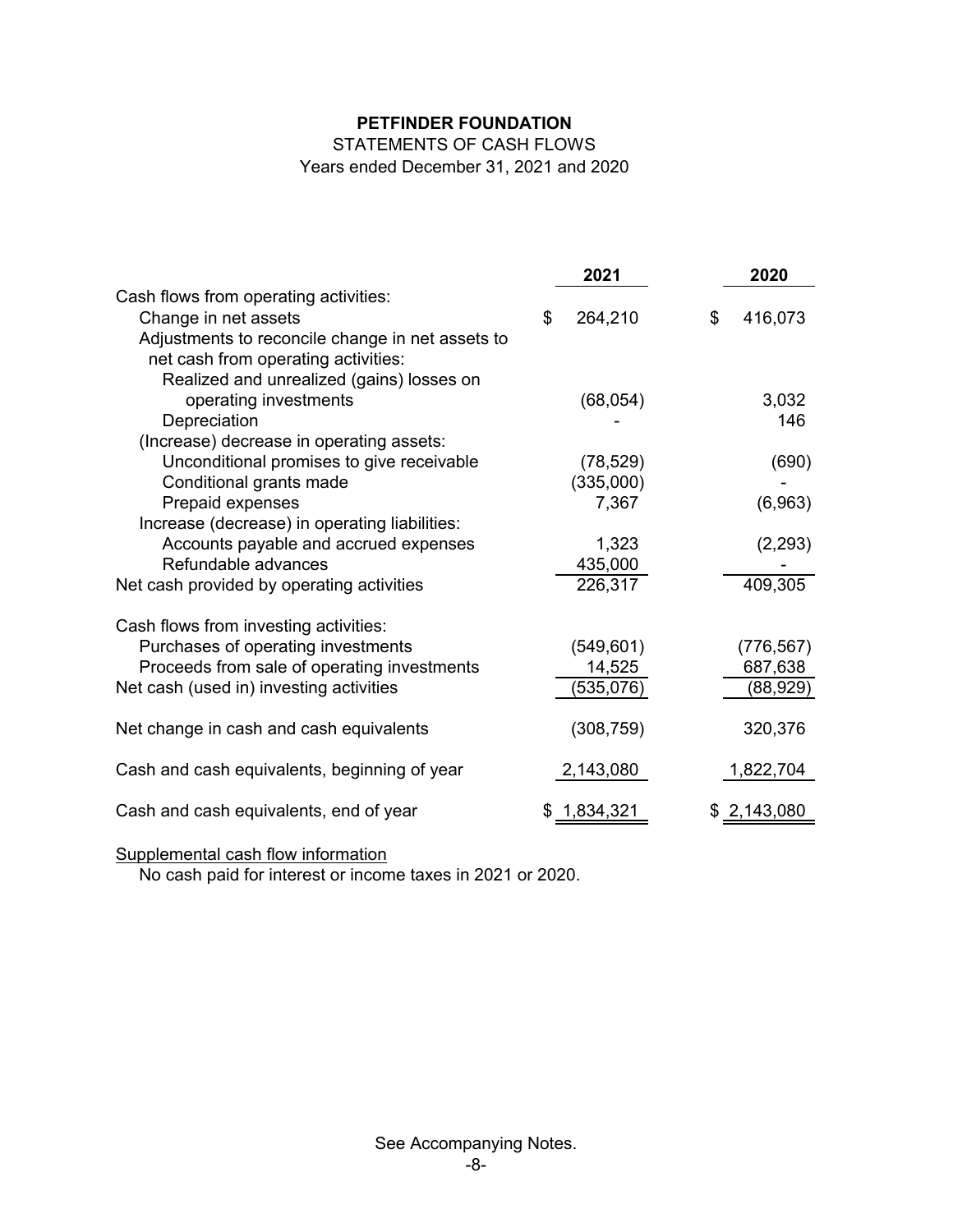#### **NOTE 1 – Organization and purpose**

Petfinder Foundation (Foundation) is an Arizona nonprofit corporation, incorporated in 2003 to support the adoption organization members of Petfinder.com. Petfinder.com is the largest database of homeless pets on the Internet, with hundreds of thousands of adoptable pets listed on the site by more than 12,000 animal welfare organizations. Petfinder.com is owned by Nestlé Purina PetCare Company (Purina). Accordingly, Petfinder.com and Purina are considered related parties.

The Foundation helps homeless pets by saving lives through adoptions, helping shelters prepare for and recover from disaster and working to make sure animal welfare organizations across the country are more sustainable. The Foundation provides grants of equipment, supplies and funds so that thousands of homeless pets have healthier, happier lives and thousands of shelter and rescue staff and volunteers can do their jobs better. Petfinder.com member shelters are animal shelters who have met the criteria set by Petfinder.com and are the beneficiaries of various grants. The Foundation administers the following programs:

*Quality of life programs* – The Foundation believes that by helping to improve the quality of life for pets while they are in shelters or with a rescue group, they will be happier, healthier and more adoptable. Grants in this category include enrichment products, training, pet food, vaccines, sheltering, and general operating grants.

*Orvis Animal Care Grants:* Through a matching donation from the Orvis Company, the Foundation was able to provide general animal care grants to help support shelter and rescue group's dog adoption efforts in a positive way.

*Dog Enrichment Grants:* The Foundation is working with KONG to provide enrichment toys and products to shelters and adopters across the country. The KONG Company joins the Foundation in the belief that by providing enrichment toys to shelter pets, you stimulate their mind, making them more adoptable.

*Dog Short-Term Foster/Fieldtrip Grants:* This grant program provides funding to purchase needed supplies for a shelter's short-term foster/dog field-trip program, including but not limited to: collars, leashes, harnesses, gentle leaders, collapsible or portable water/food bowls, potty bags and "Adopt Me" vests.

*Cat Enrichment Grants:* Grant funds from this program are used to provide enrichment for cats, which can include indoor entertainment using products and objects, allowing cats to enjoy the outdoors safely or human interactive cat-enrichment activities.

*Emergency Medical Grants:* This program is to assist Petfinder.com members who are caring for a pet that needs special veterinary care in order to become adoptable. Grants from this program can be used to cover expenses that fall outside of normal day to day vet services like spay/neuter, vaccines or routine exams, such as emergency surgery, dental work, etc. for one single pet.

*Play Yard Renovation Grants:* Play Yard Renovation Grants are awarded to shelters that have completed or are scheduled to complete play-group training seminars conducted by Dogs Playing for Life (DPFL). Grant funds must be used to construct or improve play yards to bring them into compliance with DPFL's recommendations. This grant program is part of the Foundation's commitment to enhancing shelter dogs' quality of life by allowing them to engage in natural social behaviors.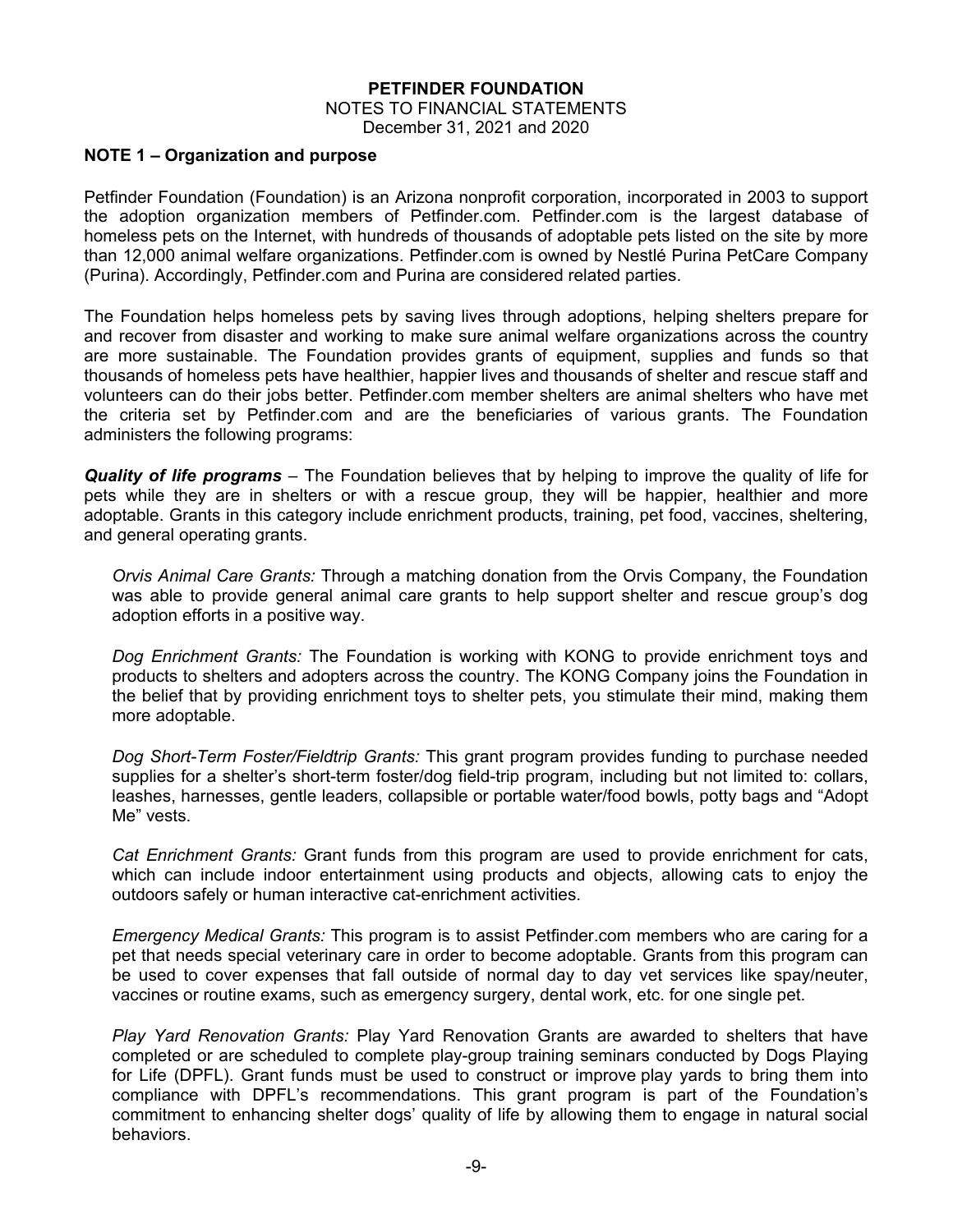#### **NOTE 1 – Organization and purpose** – continued

*Play Group Training Grants:* Play Group Training Grants are awarded to shelters to cover the cost of attending a Mentorship program conducted by DPFL. DPFL Mentorship programs help teach shelter personnel and volunteers DPFL methods for conducting safe and productive dog play groups. The program also helps attendees advance their skills as handlers and trainers, with a better understanding of canine behavior so that they can enhance quality of life for the animals as well as save more lives. Grant funds must be used to cover the tuition cost of attending a DPFL Mentorship session.

*P.L.A.Y. Pet Bed Grants*: The Foundation has partnered with Pet Lifestyle and You (P.L.A.Y.) through the Warm Bellies Initiative to give luxury beds to shelter pets.

*Senior Pet Grants:* Senior Pet grants are intended to help facilitate the adoption of senior pets in the care of Petfinder-member shelters and rescue groups. Grants of up to \$1,000 may be used to promote the adoption of a specific pet by funding one or more of the following: The pet's adoption fee; transportation to an approved adopter, and/or necessary medication for the duration of the pet's lifetime.

*Bar Dog Operation Grants:* Bar Dog Wines has committed to supporting rescue shelters across North America. Through this partnership, this grant program supports animal adoption groups and their day-to-day operations.

*Disaster relief program* – The Foundation is committed to assisting animal adoption organizations with disaster relief and recovery. Funds are used to offer animal-related resources and assistance during and after significant natural or man-made disasters. The Foundation awards grants to provide emergency equipment or supplies, physical improvements to the animal shelters and property, animal transport and housing equipment allocated for use in the event of a disaster, file and records management systems, and training for staff and/or volunteers who are critical responders for the organization during an emergency.

*Other programs* – The Foundation works with its corporate partners and funders to offer needed inkind supplies or educational tools to Petfinder.com members, as well as grants in the forms of providing assistance for daily operations and care of pets and promoting adoption and transportation needs. Additional grants awarded are:

*Sponsor A Pet:* The Sponsor A Pet program encourages Petfinder.com visitors to help homeless pets by sponsoring the cost of their shelter and care until they find a forever home. When someone has found a homeless pet that has touched their heart, but they are unable to provide that pet their forever home this program gives them a way to help. Donations are collected by the Foundation and kept for the designated shelter. Once a quarter, these donations are distributed to the shelter, less 10 percent for administrative fees.

*Capital Improvement Grants:* The Capital Improvement Grant program provides funds to repair or improve existing shelter facilities in ways that would increase adoptable pets' quality of life and adoption rates. Example of projects funded were repairing or installing HVAC systems to ensure comfortable temperatures for sheltered animals, setting up a meet and greet room for adopters and pets, purchasing materials to cover outdoor kennels to protect dogs from the elements, and more.

#### *Cash and cash equivalents*

The Foundation considers all cash and highly liquid investments with an original maturity of three months or less which are neither held for nor restricted by donors for long-term purposes, to be cash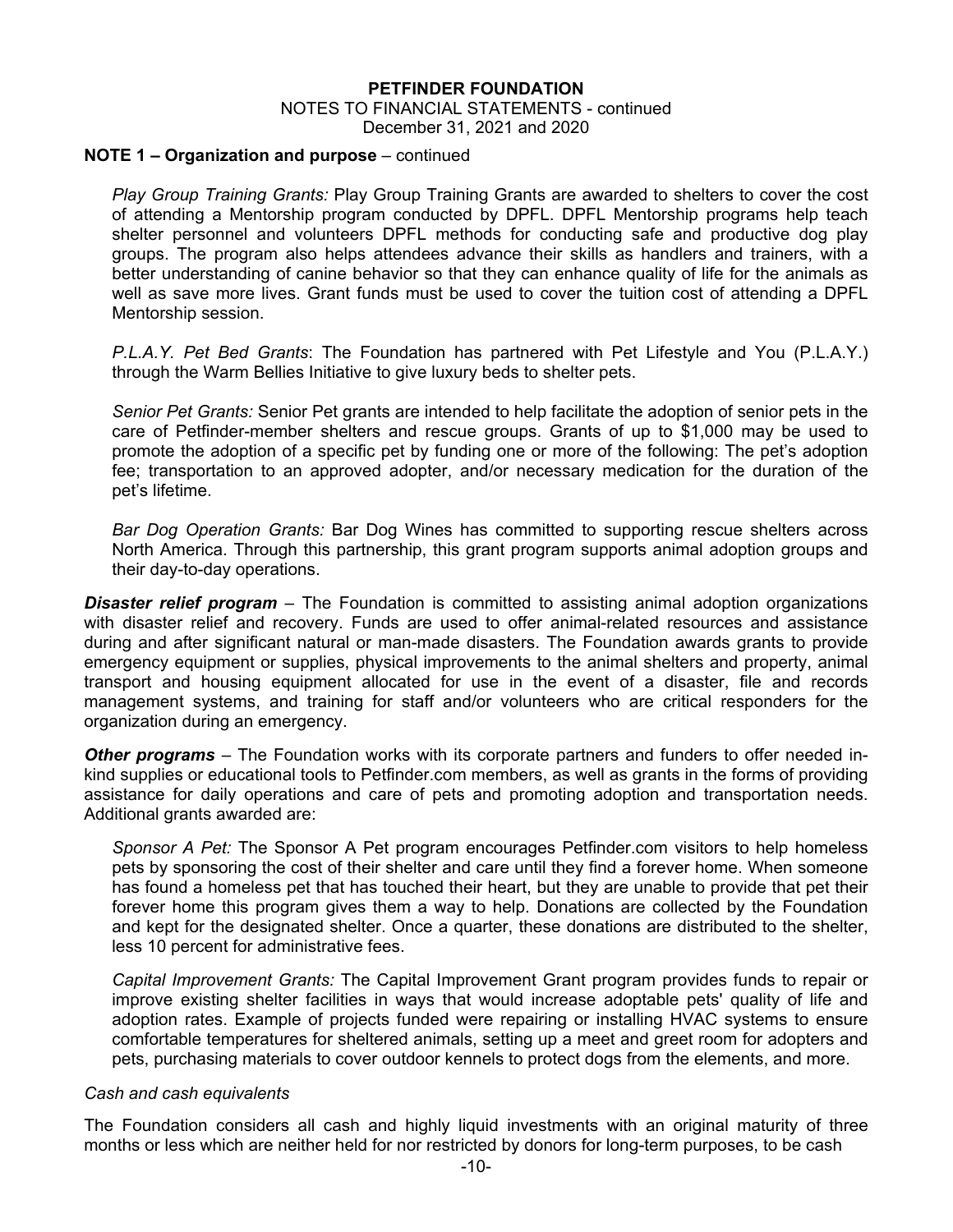#### **NOTE 2 – Summary of significant accounting policies**

and cash equivalents. Cash and highly liquid financial instruments restricted to building projects, endowments that are perpetual in nature, or other long-term purposes are excluded from this definition. The Foundation has no restricted cash as of either December 31, 2021 or 2020.

#### *Investments in marketable securities*

The Foundation carries investments in marketable securities with readily determinable fair values at their fair values on the statements of financial position. Net investment income/(loss) is reported in the statements of activities and consists of interest and dividend income, realized and unrealized capital gains and losses, less external and direct internal investment expenses.

#### *Promises to give*

The Foundation records unconditional promises to give that are expected to be collected within one year at net realizable value. Unconditional promises to give expected to be collected in future years are initially recorded at fair value using present value techniques incorporating risk-adjusted discount rates designed to reflect the assumptions market participants would use in pricing the asset. In subsequent years, amortization of the discounts is included in contribution revenue in the statements of activities. The Foundation determines the allowance for uncollectable promises to give based on historical experience, an assessment of economic conditions, and a review of subsequent collections. Promises to give are written off when deemed uncollectable.

All receivables are due within one year. Management believes that all receivables are collectible, and, accordingly, has recorded no allowance for uncollectible amounts. These amounts contain no collateral provisions for collection.

#### *Property and equipment*

Purchased property and equipment are carried at cost. Donated property and equipment are carried at the approximate fair value at the date of donation. Depreciation is computed using the straight-line method over the estimated useful lives of the assets, from 3 to 5 years. The Foundation capitalizes all expenditures of equipment in excess of \$2,500 with a useful life of more than one year.

The Foundation reviews the carrying values of property and equipment for impairment whenever events or circumstances indicate that the carrying value of an asset may not be recoverable from the estimated future cash flows expected to result from its use and eventual disposition. When considered impaired, an impairment loss is recognized to the extent carrying value exceeds the fair value of the asset. The Foundation has determined that there were no indicators of asset impairment as of either December 31, 2021 or 2020.

#### *Net assets*

Net assets, revenues, gains, and losses are classified based on the existence or absence of donor or grantor-imposed restrictions. Accordingly, net assets and changes therein are classified and reported as follows:

**Net assets without donor restrictions** – Net assets available for use in general operations and not subject to donor restrictions. The governing board has designated, from net assets without donor restrictions, net assets for operating reserves.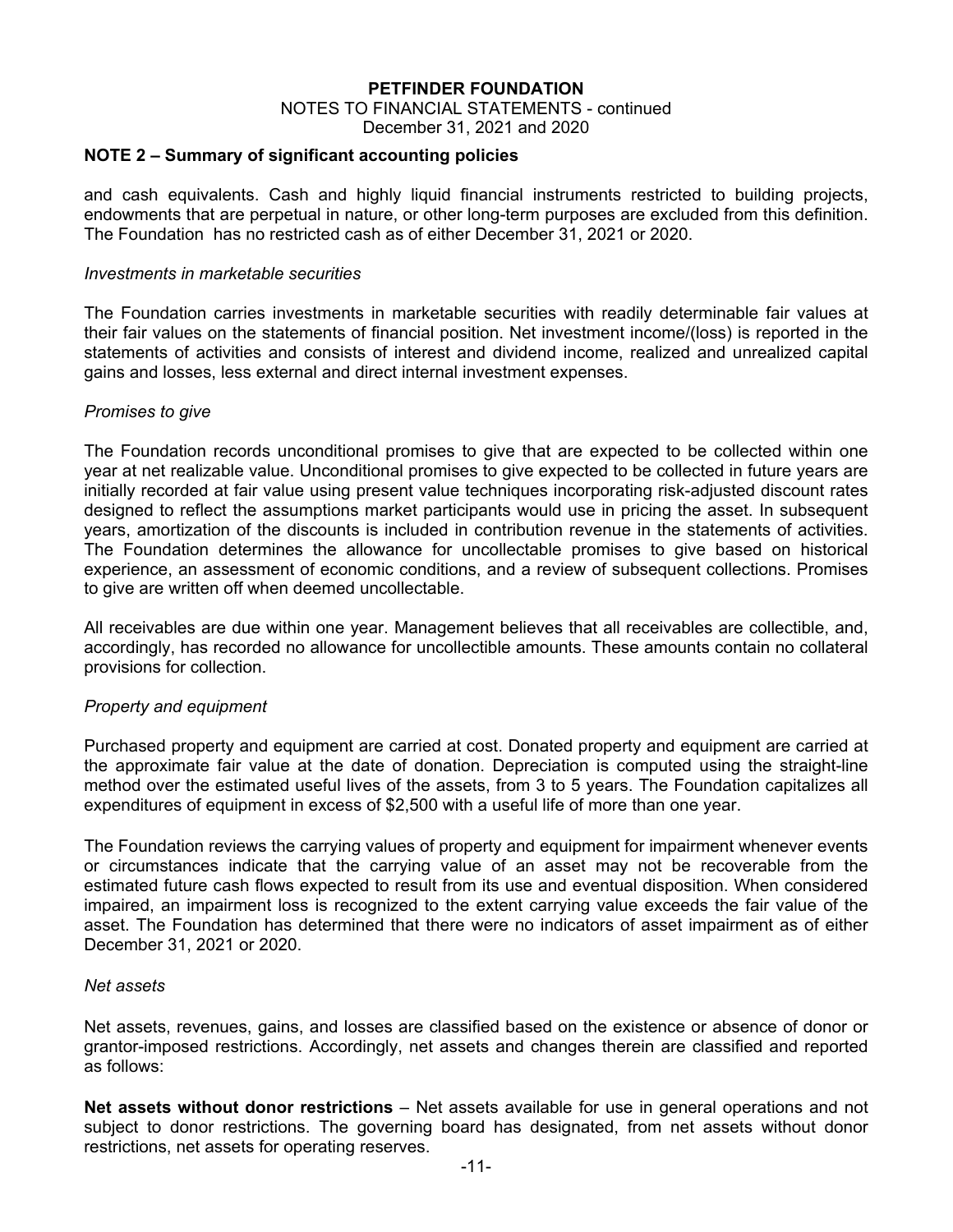#### **NOTE 2 – Summary of significant accounting policies** – continued

**Net assets with donor restrictions** – Net assets subject to donor (or certain grantor) imposed restrictions. Some donor-imposed restrictions are temporary in nature, such as those that will be met by the passage of time or other events specified by the donor. Other donor-imposed restrictions are perpetual in nature, where the donor stipulates that the resources be maintained in perpetuity. The Foundation reports contributions restricted by donors as increases in net assets without donor restrictions if the restrictions expire (that is, when a stipulated time restriction ends, or purpose restriction is accomplished) in the reporting period in which the revenue is recognized. All other donorrestricted contributions are reported as increases in net assets with donor restrictions, depending on the nature of the restrictions. When a restriction expires, net assets with donor restrictions are reclassified to net assets without donor restrictions and reported in the statements of activities as net assets released from restrictions.

#### *Revenue and revenue recognition*

The Foundation recognizes contributions when cash, securities or other assets, an unconditional promise to give, or notification of a beneficial interest is received. Conditional promises to give, that is, those with a measurable performance or other barrier, and a right of return, are not recognized until the conditions on which they depend have been substantially met.

A portion of the Foundation's revenue is derived from grants which are conditioned upon certain performance requirements and/or the incurrence of allowable qualifying expenses. Amounts received prior to incurring qualifying expenses are reported as refundable advances on the statements of financial position.

#### *Donated goods, facilities and services*

Donated goods and facilities are valued at their fair market value. Donated services are recognized in the financial statements at their fair market value if the following criteria are met:

- The services require specialized skills and the services are provided by individuals possessing those skills.
- The services would typically need to be purchased if not donated.

Although the Foundation uses the services of volunteers, the fair value of these services is not recognized in the accompanying financial statements since they do not meet the criteria for recognition under generally accepted accounting principles.

#### *Functional allocation of expenses*

The Board of Directors has approved a plan to allocate costs to various programs, grants, contracts, agreements and functions.

The general approach of the plan follows:

- All allowable direct costs are charged to programs, grants, activities and functions;
- Allowable direct costs that can be identified to more than one program are prorated individually as direct costs using a base more appropriate to the particular cost being prorated;
- All other allowable general and administrative costs (costs that benefit all programs and cannot be identified to a specific program) are allocated using a base that results in an equitable distribution.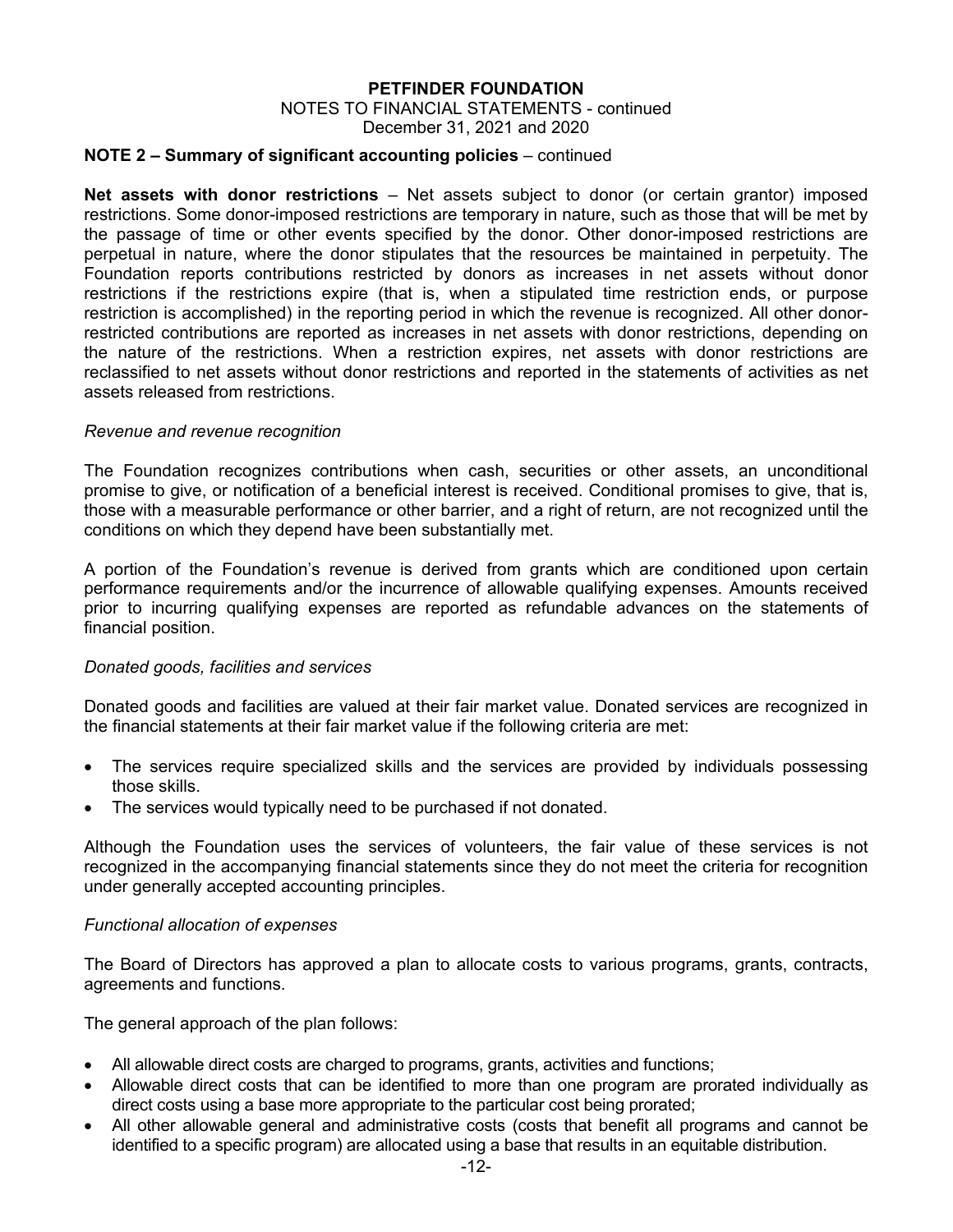#### **NOTE 2 – Summary of significant accounting policies** – continued

#### *Income tax status*

The Foundation is exempt from federal income tax under Section 501(c)(3) of the Internal Revenue Code. However, income from certain activities not directly related to the Foundation's tax-exempt purpose may be subject to taxation as unrelated business income. In addition, the Foundation qualifies for the charitable contribution deduction under Section 170(b)(1)(A) and has been classified as an organization other than a private foundation under Section 509(a)(1).

Management of the Foundation considers the likelihood of changes by taxing authorities in its filed tax returns and recognizes a liability for or discloses potential significant changes if management believes it is more likely than not for a change to occur, including changes to the organization's status as a not-forprofit entity. Management believes that the Foundation met the requirements to maintain its tax-exempt status and has no income subject to unrelated business income tax, therefore, no provision for income taxes has been provided in these financial statements. Accordingly, the Foundation has not filed an *Exempt Organization Business Income Tax Return* (Form 990-T) with the Internal Revenue Service (IRS) for the year ended December 31, 2021.

#### *Use of estimates*

The preparation of financial statements in conformity with generally accepted accounting principles requires management to make estimates and assumptions that affect the reported amounts of assets and liabilities and disclosure of contingent assets and liabilities at the date of the financial statements and the reported amounts of revenues and expenses during the reporting period. Actual results could differ from those estimates.

#### *Fair value measurements*

Fair value measurements are determined based on the assumptions—referred to as inputs—that market participants would use in pricing the asset or liability. A fair value hierarchy distinguishes between market participant assumptions and the Institute's own assumptions about market participant assumptions. Observable inputs are assumptions based on market data obtained from independent sources, while unobservable inputs are Institute's own assumptions about what market participants would assume based on the best information available in the circumstances.

*Level 1 inputs*. A quoted price in an active market for an identical asset or liability is considered to be the most reliable evidence of fair value.

*Level 2 inputs*. These are observable inputs, either directly or indirectly, other than quoted prices included within Level 1. They include quoted prices for similar assets or liabilities, quoted prices in markets that are not active, or inputs (interest rates, currency exchange rates, commodity rates or yield curves) that are observable or corroborated by observable market data for substantially the full term of the assets or liabilities.

*Level 3 inputs*. These inputs are unobservable and are used to measure fair value only when observable inputs are not available. These inputs reflect management's judgment about the assumptions that market participants would use in pricing the asset or liability.

In some cases, the inputs used to measure the fair value of an asset or a liability might be categorized within different levels of the fair value hierarchy. In those cases, the fair value measurement is categorized in its entirety in the same level of the fair value hierarchy as the lowest level input that is significant to the entire measurement. Assessing the significance of a particular input to entire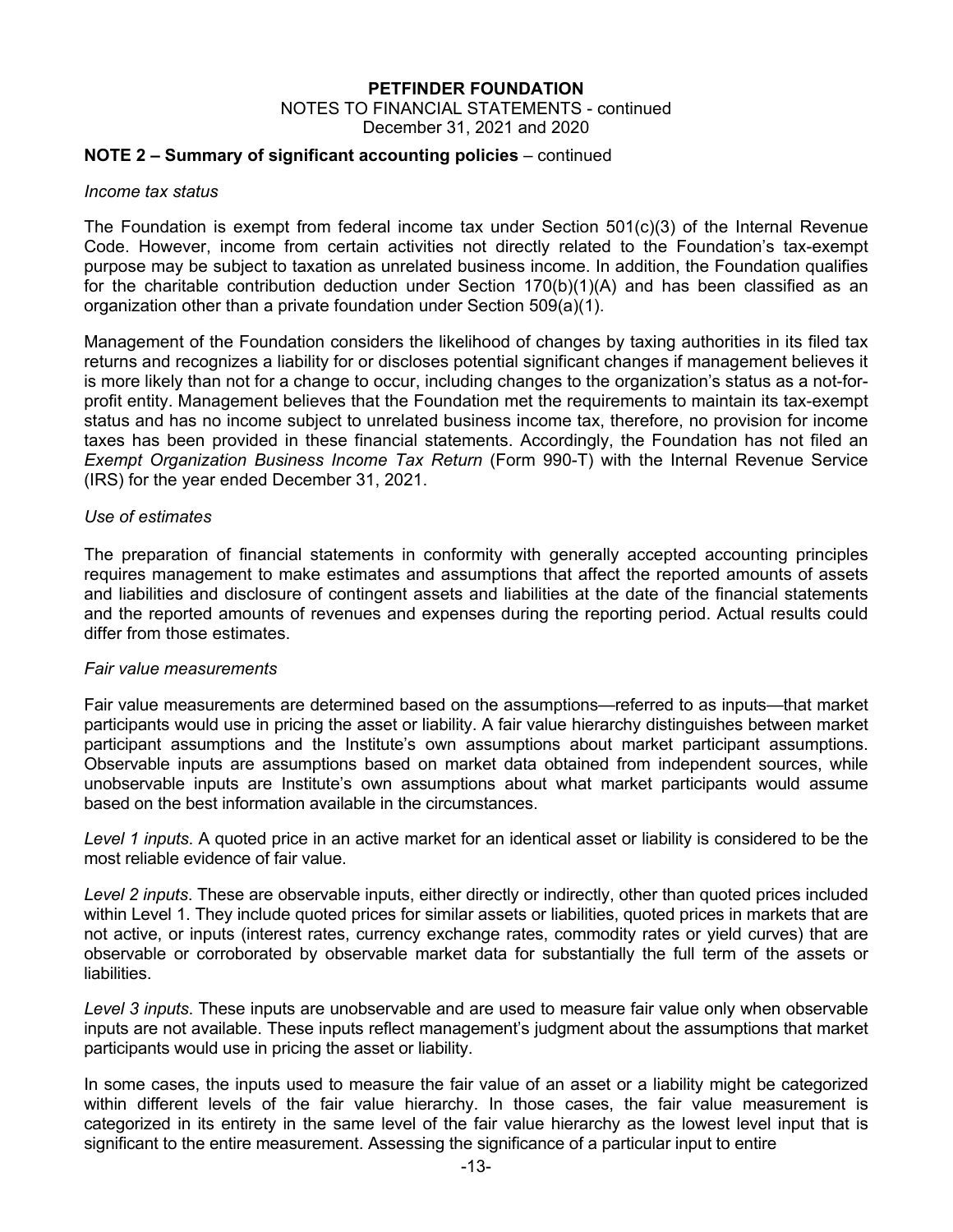#### NOTES TO FINANCIAL STATEMENTS - continued December 31, 2021 and 2020

#### **NOTE 2 – Summary of significant accounting policies** – continued

measurement requires judgment, taking into account factors specific to the asset or liability. The categorization of an asset within the hierarchy is based upon the pricing transparency of the asset and does not necessarily correspond to our assessment of the quality, risk, or liquidity profile of the asset or liability.

#### *Financial instruments and credit risk*

The Foundation manages deposit concentration risk by placing cash and cash equivalents with financial institutions believed to be creditworthy. At times, amounts on deposit may exceed insured limits. To date, the Foundation has not experienced losses in any of these accounts. Uninsured cash at December 31, 2021 totaled \$1,558,467.

Investments are made by diversified investment managers whose performance is monitored by management and the Board of Directors. Although the fair values of investments are subject to fluctuation on a year-to-year basis, the Board of Directors believes that the investment policies and guidelines are prudent for the long-term welfare of the organization. Investment are exposed to various risks such as interest rate, market, and credit risks. Due to the level of risk associated with certain investment securities, it is at least reasonably possible that such changes in the values of investment securities will occur in the near term and that such changes could materially affect the amounts reported in the statement of financial position.

Credit risk associated with unconditional promises to give is considered to be limited due to high historical collection rates; however, there is a potential credit risk and accounting loss that could occur if all parties to the receivables fail to perform their obligations for the stated amounts.

#### **NOTE 3 – Liquidity and availability**

Financial assets available for general expenditure (without donor or other restrictions limiting their use) within one year of the statement of financial position date comprise the following at December 31:

|                                   | 2021        | 2020        |
|-----------------------------------|-------------|-------------|
| Cash and cash equivalents         | \$1,615,598 | \$1,926,866 |
| Operating investments             | 1,310,493   | 707,363     |
|                                   | 2,926,091   | 2,634,229   |
| Less: board designated net assets | (673, 816)  | (711, 841)  |
|                                   | \$2,252,275 | 1,922,388   |

As part of the Foundation's liquidity management plan, cash in excess of annual operating requirements is invested in marketable securities.

In order to ensure the stability of the mission, programs, employment and ongoing operations of the organization, the Board of Directors has approved an operating reserve (Reserve) policy. The Reserve provides an internal source of funds for situations such as a sudden increase in expenses, one-time unbudgeted expenses, and unanticipated loss in funding or uninsured losses. The Reserve may also be used for one-time, nonrecurring expenses that will build long-term capacity, such as staff development, research and development, or investment in infrastructure. The Reserve is not intended to replace a permanent loss of funds or eliminate an ongoing budget gap. It is the intention of the Foundation for the Reserve to be used and replenished within a reasonably short period of time. The Board of Directors designates a minimum amount sufficient to maintain ongoing operations and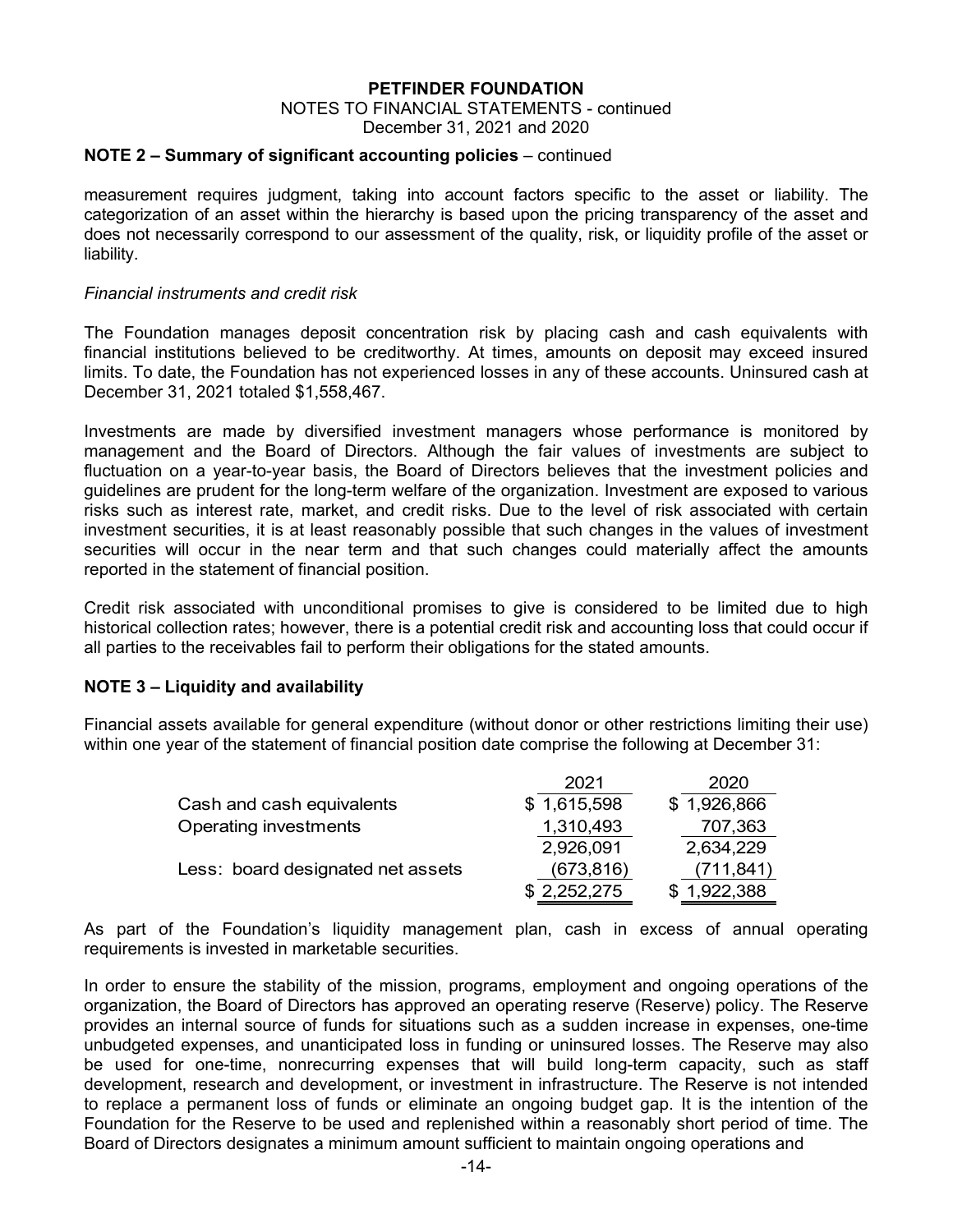#### **NOTE 3 – Liquidity and availability** – continued

programs measured as six months of average operating costs. The Reserve is dynamic and will be reviewed and adjusted in response to both internal and external changes by majority vote of the Board of Directors. The Reserve was \$673,816 and \$711,841 at December 31, 2021 and 2020, respectively, held in the Foundation's investment brokerage account. See Note 7.

#### **NOTE 4 – Conditional grants**

In November 2021, the Foundation received a \$435,000 conditional grant to be spent on racial equity and diversity trainings for shelters. From this funding source, the Foundation made grants in the amount of \$335,000 to various shelters prior to year-end, conditioned upon them completing the training.

#### **NOTE 5 – Bequest receivable**

During the year ended December 31, 2021, the Foundation received notification that they had been named the beneficiary of a bequest of cash and cash equivalents. As the amount to be received is probable and estimable, it is included in unconditional promises to give as of December 31, 2021 in the amount of \$75,000.

#### **NOTE 6 – Net assets with donor restrictions**

Net assets with donor restrictions was as follows for the year ended December 31, 2021:

|                                |               |     | Contributions |     |                 |         |
|--------------------------------|---------------|-----|---------------|-----|-----------------|---------|
|                                | Beginning     |     | and other     |     |                 | Ending  |
|                                | balance       |     | revenue       |     | <b>Releases</b> | balance |
| Specified purpose:             |               |     |               |     |                 |         |
| Disaster relief                | \$<br>20,193  | -\$ | 98,799        | \$. | $(101, 610)$ \$ | 17,382  |
| Shelter a Pet                  | 196,021       |     | 407,896       |     | (402,876)       | 201,041 |
| Feline enrichment              |               |     |               |     |                 |         |
|                                | 216,214       |     | 506,695       |     | (504, 486)      | 218,423 |
| Passage of time:               |               |     |               |     |                 |         |
| Unconditional promises to give | 2,350         |     | 80,879        |     | (2,350)         | 80,879  |
|                                |               |     |               |     |                 |         |
|                                | \$<br>218,564 | \$  | 587,574       |     | (506,836)<br>-S | 299,302 |

Net assets with donor restrictions was as follows for the year ended December 31, 2020:

| Beginning<br>balance |        | and other<br>revenue |         | <b>Releases</b> | Ending<br>balance               |
|----------------------|--------|----------------------|---------|-----------------|---------------------------------|
|                      |        |                      |         |                 |                                 |
| \$<br>15,639         | \$     | 20,194               | S       |                 | 20,193                          |
| 37,849               |        | 387,672              |         | (229, 500)      | 196,021                         |
| 611                  |        | 1,670                |         | (2,281)         |                                 |
| 54,099               |        | 409,536              |         | (247, 421)      | 216,214                         |
|                      |        |                      |         |                 |                                 |
| 1,660                |        | 2.350                |         | (1,660)         | 2,350                           |
|                      | \$     |                      | \$      |                 | 218,564                         |
|                      | 55,759 |                      | 411,886 | Contributions   | $(15,640)$ \$<br>$(249,081)$ \$ |